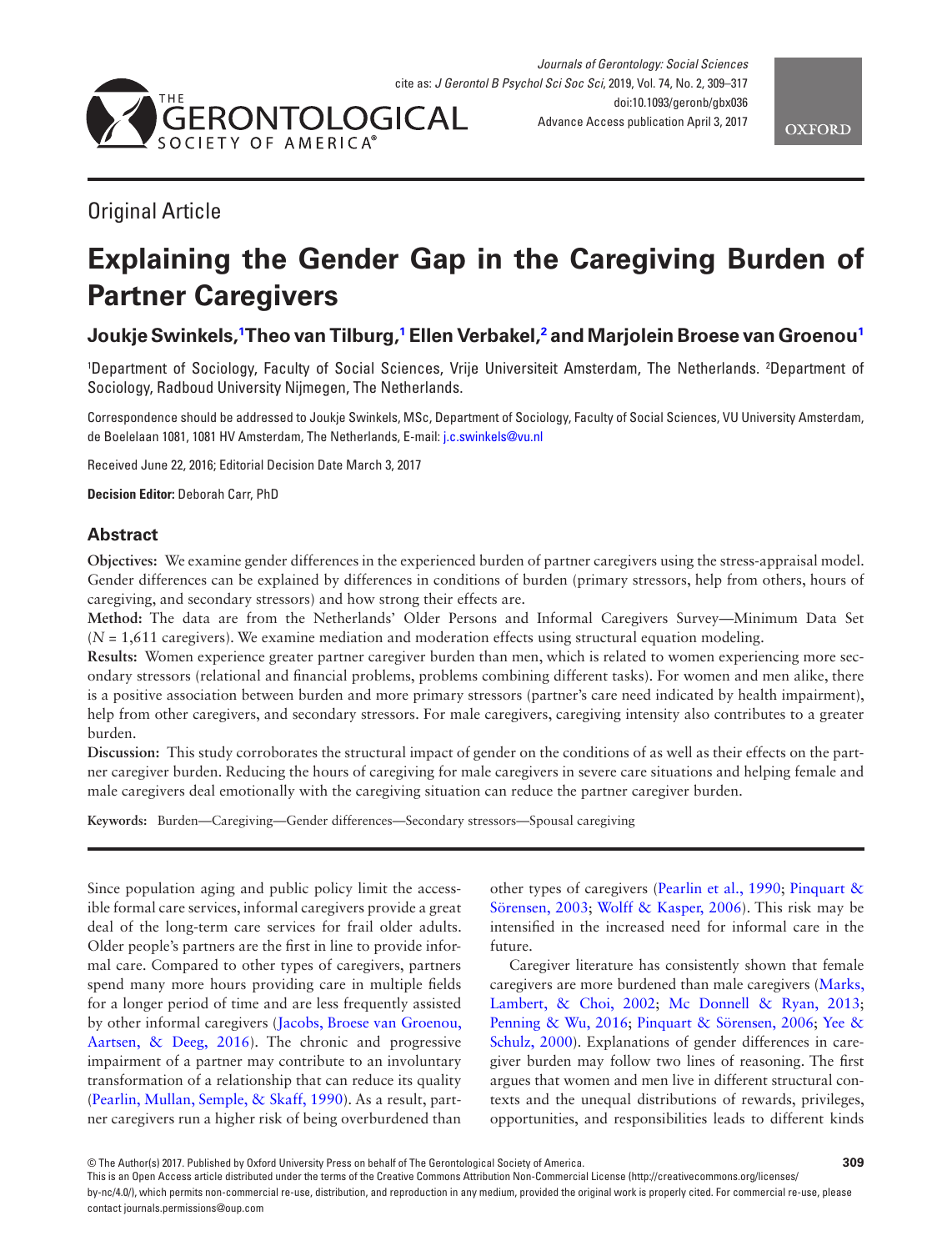and intensities of stressors to which people are exposed ([Pearlin et al., 1990](#page-8-0), p. 585). The unequal distribution of opportunities and responsibilities may push women into the caregiver role more often than men and thus hamper their functioning in other fields (work, health). The fact that women provide more hours of care and experience more negative effects of caregiving may explain why they experience a higher caregiver burden ([Pinquart & Sörensen,](#page-8-6)  [2006](#page-8-6); [Yee & Schulz, 2000](#page-8-7)). The empirical test here involves a mediation model showing the degree to which gender differences in burden are explained by gender differences in the conditions of burden. The second line of reasoning notes that, in addition to differences in the burden conditions, women and men experience caregiving differently ([Calasanti, 2010](#page-7-1); [Mc Donnell & Ryan, 2013](#page-8-4)). It is argued that if women feel more responsible and obliged to care and men are more apt to step away from the care work [\(Hong](#page-7-2)  [& Coogle, 2016;](#page-7-2) [Kramer 1997](#page-7-3)), the conditions of burden (e.g., intensity of caregiving) may play out differently for women and men. The empirical test in line with this argument involves a moderation model showing whether the conditions affect burden differently for women and men. This study aims to contribute to an understanding of the gender gap in the caregiver burden of partners by examining both lines of reasoning in a mediation and a moderation model.

## **Theoretical Model**

Following [Chappell and Reid \(2002\)](#page-7-4) and [Yates, Tennstedt,](#page-8-8)  [and Chang \(1999\)](#page-8-8), we apply a stress-appraisal approach defining burden as the subjective evaluation of the care situation, that is, the overall stress when caring for or accompanying a care recipient. We separate this overall burden from the secondary stressors, that is, problems resulting from the caregiving situation. The stress-appraisal model integrates the notion of appraisal [\(Lawton, Moss, Kleban,](#page-8-9)  [Glicksman, & Rovine, 1991\)](#page-8-9) into the stress process model of [Pearlin et al. \(1990\)](#page-8-0). In the appraisal model, the experienced burden is considered an outcome of being a caregiver and can be distinguished from the caregiver's well-being, which is a more general outcome of the caregiving process ([Chappell & Reid, 2002](#page-7-4); [Yates et al., 1999\)](#page-8-8).

In line with the stress-appraisal model, the caregiver's burden depends directly or indirectly on multiple conditions [\(Figure 1\)](#page-1-0). The process starts with the primary caregiver stressors, the level and type of health impairment



<span id="page-1-0"></span>

leading to the need for care, that is, the care recipient's physical incapacity, cognitive dysfunction, mental health problems and co-morbidity. This may directly affect the level of burden (Arrow a), but the model assumes several indirect pathways between the need for care and burden. First, the caregiver makes the primary appraisal, a behavioral response to the need for care expressed during the informal caregiving [\(Yates et al., 1999](#page-8-8)). The greater the need for care, the more hours of care are provided (Arrow b) and the greater the caregiver burden (Arrow c). As a result of the primary stressors and the hours spent on caregiving, secondary stressors arise in other fields of functioning (Arrows d and e), which in turn increase the caregiver burden (Arrow f). Typical secondary stressors are relational problems with the care recipient, financial problems and problems combining the caregiving with social or work activities ([Chappell & Reid, 2002](#page-7-4); [Savundranayagam,](#page-8-10)  [Montgomery, & Kosloski, 2010b\)](#page-8-10). Another pathway to burden runs via the help provided by other formal and informal caregivers, which is also triggered by the need for care (Arrow g). The help provided by others may be experienced as emotionally supportive and directly lower the level of burden (Arrow h). Help from others might decrease burden indirectly by lowering the number of hours of care provided (Arrow i). For the mediation as well as the moderation model, we use the same conditions of burden ([Figure 1](#page-1-0)). We add gender as an additional variable in the mediation model and stratify analyses for male and female caregivers in the moderation model.

# **Gender Differences in the Conditions Associated With Burden**

Due to an unequal distribution of opportunities and socialization of gender roles, there can be gender differences in all the burden-related conditions, that is, primary stressors, hours of caregiving, help from others and secondary stressors. Primary stressors are expected to be stronger for female than male caregivers. As women are often younger than their husbands and age is an important predictor of the level of impairment, women are more likely to have a partner with more of a care need than men. Women are also expected to devote more time to partner care than men. According to social role theory, women are viewed as being responsible for caregiving tasks. Especially women born in the first half of the 20th century have learned to nurture and care from childhood on [\(Stoller, 1992\)](#page-8-11). Women and men internalize gender norms and come to view caring as women's work ([Glauber, 2016](#page-7-5)). Men are less socialized into the caregiving role than women [\(Allen, Goldscheider, & Ciambrone,](#page-7-6)  [1999](#page-7-6); [Miller, 1990](#page-8-12)). Partner caregiving in old age is thus likely to be an extension of women's social role earlier in life, whereas for men it is a new, unfamiliar role. Because of their greater commitment to the caregiving role, women spend more time on caregiving and often have less time for **Figure 1.** Baseline theoretical model. other activities. So women can experience more problems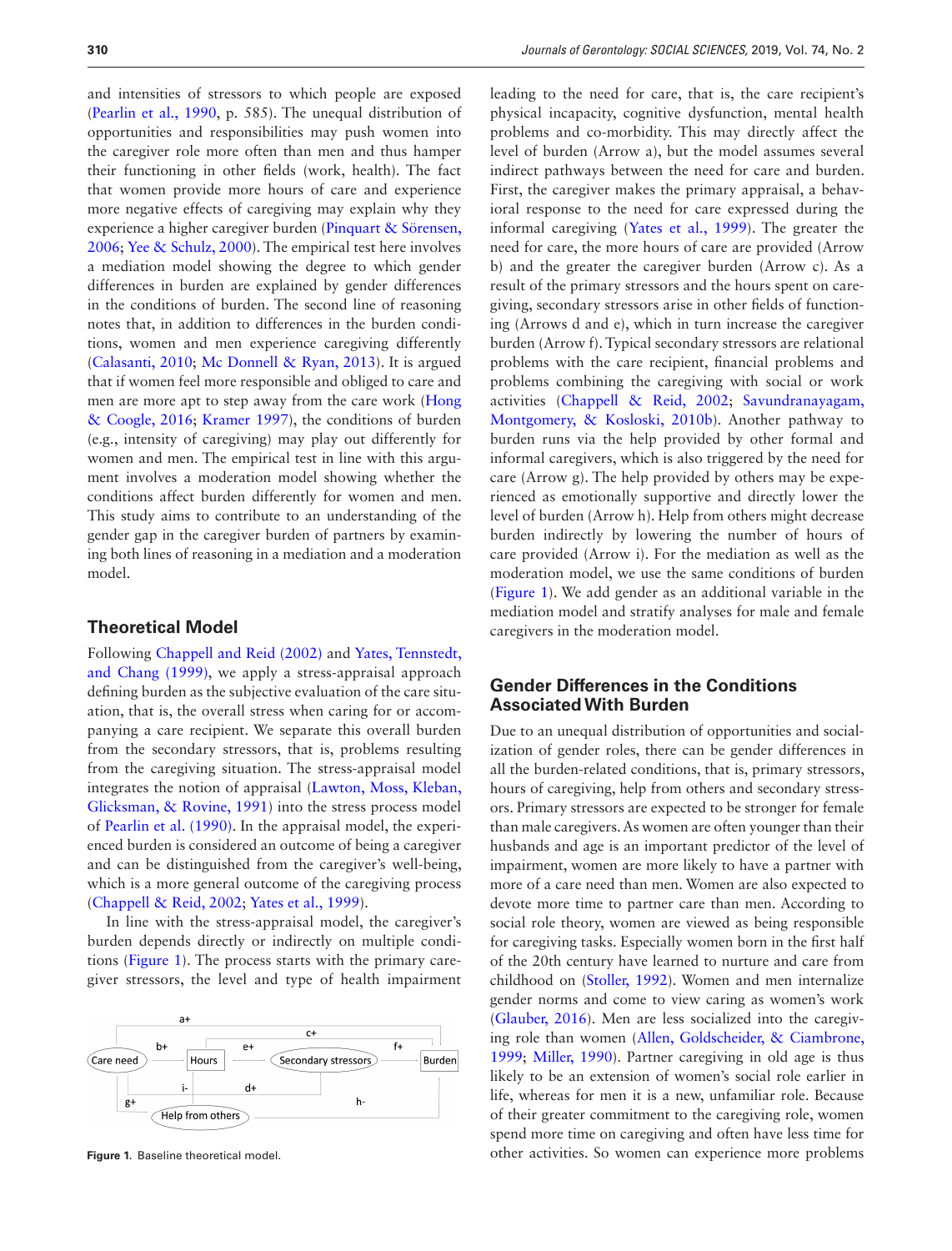than men combining caregiving with other activities and tasks [\(Pavalko & Woodbury, 2000;](#page-8-13) [Savundranayagam &](#page-8-14)  [Montgomery, 2010a\)](#page-8-14). Because of these gender roles, men may more often be offered and accept help from others than women. Thus, Hypothesis 1 states that the lower burden of male caregiving is related to objective conditions (a) the more limited care needs of the care recipient wives, (b) fewer hours of caregiving by men and (c) more help received by men from others, as well as to a subjective condition (d) less secondary stressors experienced by men.

# **Gender Differences in Effects of the Conditions on Burden**

The gender gap in the caregiver burden can also result from women and men dealing differently with the caregiving process even if the conditions are similar ([Hong & Coogle,](#page-7-2)  [2016](#page-7-2)). This assumption is derived from the masculinity theory of [Calasanti \(2010\)](#page-7-1). Structural inequality over the life course influences how men and women approach care work, the stresses they encounter and how they cope with these stressors ([Calasanti 2010](#page-7-1), p. 726). As the life course of men evolves around their tasks in paid employment, men tend to approach caregiving as tasks to master and problems to solve ([Russell, 2007\)](#page-8-15). This reinforces the notion that men may feel less responsible for care work ([Calasanti,](#page-7-1)  [2010](#page-7-1)). During their life course, women put more emphasis on caring and nurturing, which may explain why they approach caring for their spouses with greater concern for the care recipient as a whole and for the mutuality of the emotional dynamics of the relationship ([Calasanti, 2010](#page-7-1)). It is argued that men's problem-focused strategy alleviates strain. Their managerial approach allows them to take control and introduce positive changes as caregivers, giving them a stronger sense of control and an opportunity to choose to act or not to act [\(Calasanti & King, 2007;](#page-7-7) [Kramer,](#page-7-3)  [1997](#page-7-3)). This may explain why male caregivers provide fewer hours of care than female caregivers, as is noted above, but it could also imply different effects of hours of caregiving on secondary stressors or on the caregiver burden of female and male caregivers. In addition, women are less likely than men to put their own interests or needs above those of their partners and as a result, are more dedicated to emotionally and physically caring for them ([Impett & Peplau, 2006](#page-7-8)), whereas men focus on the practical issues and minimize their emotional responses to caregiving [\(McFarland &](#page-8-16)  [Sanders, 1999](#page-8-16)). So burden is greater for female than male caregivers under conditions that are objectively similar, such as care needs and hours of care provision. Receiving help from others may also be experienced differently, male caregivers may feel more relieved when others provide care whereas female caregivers may feel a loss of autonomy in their caregiver role. Hypothesis 2 states that pathways from the care recipient's care need to the caregiver burden differ for female and male caregivers. The same level of care need, hours of caregiving and secondary stressors leads to

a greater burden for female than male caregivers and the same level of help from others leads to a smaller burden for male than female caregivers.

## **Method**

#### Data

The data are derived from the Older Persons and Informal Caregivers Survey—Minimum Data Set (TOPICS-MDS; [www.topics-mds.eu\)](http://www.topics-mds.eu), which is a public-access data repository designed to capture essential information on the physical and mental well-being of older persons and informal caregivers in the Netherlands [\(Lutomski et al., 2013](#page-8-17)). The Dutch National Care for the Elderly Program, commissioned by the Dutch Ministry of Health, Welfare and Sports, was established in 2008 to promote proactive, integrated health care for older persons with complex care needs. As part of this agenda, TOPICS-MDS was developed to collect uniform information from research projects funded under the program and to pool data. Thirty-one projects collected data in the Netherlands from 2008 to 2015 among care recipients as well as their informal caregivers. The projects differ in study design (see Supplementary Data I).

#### Analytical Sample

We used the dataset available in December 2015. We included thirty-one research projects with data on care recipients and their partners giving informal care  $(N = 2,662)$  and excluded one project with no data on the need for care of the care receiver ( $n = 246$ ). From the thirty projects, we selected 1,611 couples and excluded couples where data on the caregiver was missing  $(n = 307)$  or zero hours of care was given, as a caregiver by definition should provide at least some care per week (*n* = 498). For more information on the projects, see Supplementary Data I.

#### Measurements Completed by Caregiver

We measured the experienced burden with a single question: On the scale below, 0 means you now feel that caring for or accompanying your partner is not hard at all and 100 means you now feel that caring for or accompanying your partner is much too hard. Please indicate with an x on the scale how much of a burden you feel caregiving is at the moment. This question is evaluated as a valid instrument to assess the burden of caregiving (among a sample of 148 caregivers of stroke patients; see [Van Exel et al., 2004\)](#page-8-18).

#### **Hours of caregiving**

We asked the caregivers whether they spent caregiving time in the past week on: (a) Activities such as preparing food and drinks, cleaning the house, washing, ironing and dusting, shopping, maintenance work, odd jobs or gardening, (b) Activities such as help with personal care, mobility or going to the toilet, (c) Mobility outside the home, taking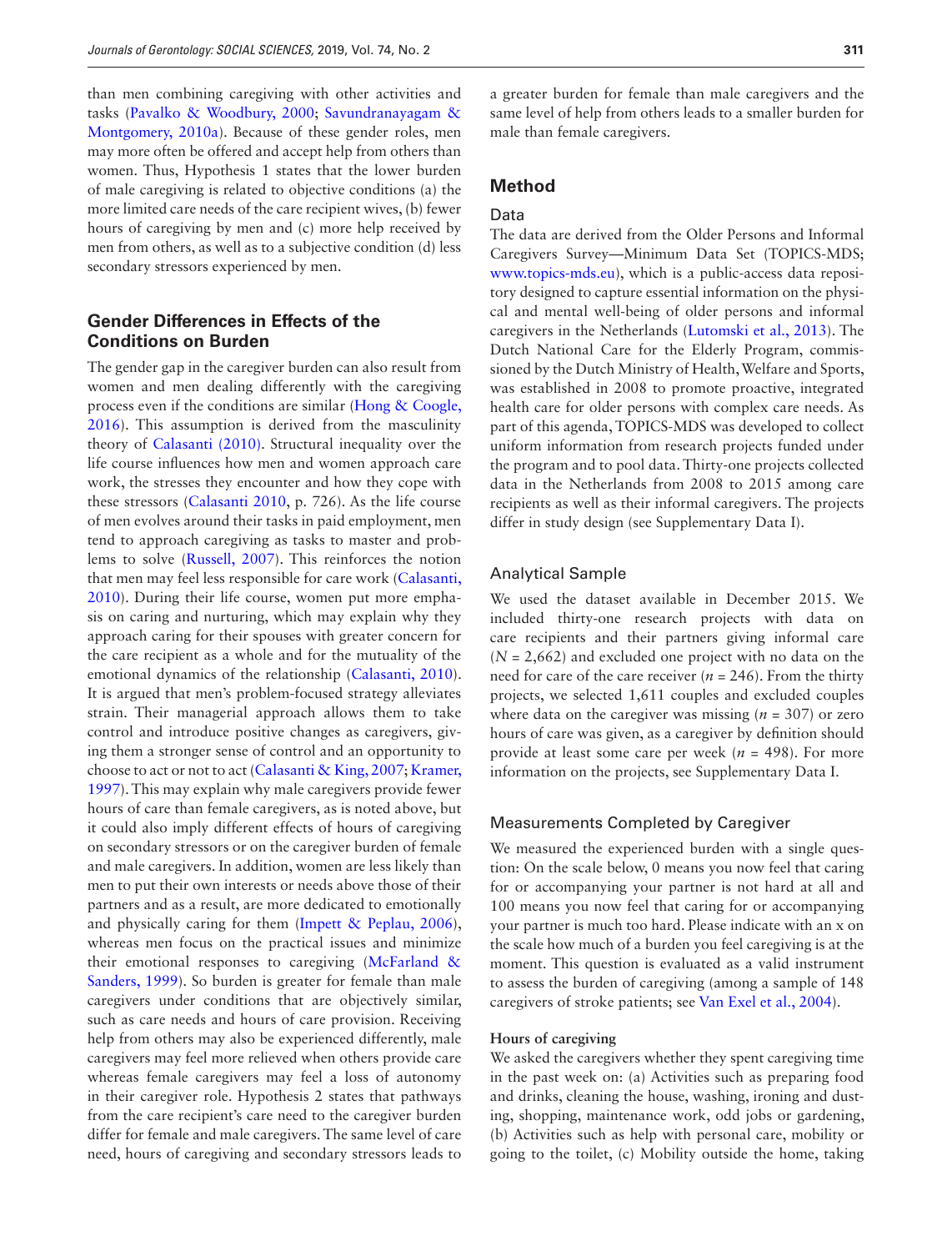trips or organizing help. For each activity, we asked the respondents: If you engaged in any of these activities, how many hours a week did you spend on them? We summarized the three reports on hours.

#### **Other caregivers—Help from other informal caregivers**

We asked the caregivers whether the care recipients receive care from informal caregivers other than the partner or from volunteers  $(0 = no, 1 = yes)$ .

#### **Secondary stressors**

The caregivers responded to three statements: I have no/ some/many relational problems with the care recipient, I have financial problems because of the caregiving situation, I have problems combining my care tasks with my daily activities because of the caregiving situation. The answers are coded as  $0 = none$ ,  $1 = some$  or many.

#### Measurements Completed by Care Recipients

Primary stressors were related to four health characteristics.

#### **Physical incapacity**

The Katz-15 Index of Activities of Daily Living measures physical functioning in several fields such as bathing, dressing, transporting, and feeding ([Katz, Ford, Moskowitz,](#page-7-9)  [Jackson, & Jaffe, 1963\)](#page-7-9). For each item, the respondents indicated whether the care recipient needs help  $(0 = no,$ 1 = yes). Physical incapacity represents the mean item score (reliability  $KR-20 = 0.86$ ).

#### **Cognitive dysfunction**

We asked about the care recipients' current situation: Do they have no/some/serious problems with memory, attention or thinking  $(0 = none, 1 = some or serious)$ .

#### **Mental health problems**

We constructed a scale score as the mean score of five items (reliability alpha = 0.80): How much time in the past month have the care recipients been very nervous, felt calm and peaceful, felt downhearted and blue, been a happy person, felt so down in the dumps that nothing could cheer them up? Response categories range from all the time (1) to none of the time (6). We reversed code questions 2 and 6.

#### **Comorbidity**

We presented a list of twenty diseases and disorders and asked the care recipients whether they had them in the past 12 months  $(0 = no, 1 = yes)$ . We counted the numbers.

#### **Other caregivers—Home care**

We asked the care recipients whether they had professional home care, for example nursing or domestic care  $(0 = no,$  $1 = yes$ ).

#### **Day care**

We asked the care recipients whether they go to a day care center  $(0 = no, 1 = yes)$ .

#### **Procedure**

There were no missing data on the gender of the care recipients, but there were missing data on the gender of the caregivers ( $n = 353$ ). Given the low number of registered same sex couples (1%; [Statistics Netherlands, 2016](#page-8-19)), we assumed all the couples are heterosexual. In addition, data were missing for cognitive dysfunction (3%), mental health problems (10%) and co-morbidity (12%). We imputed the estimated probabilities on the basis of regressions among respondents with non-missing data on care need factors. We imputed the sample mean for the remaining missing data (1% missing all of the need factors, 4% of the help of other caregiver variables and 5% of secondary stressor variables). To test whether the imputations could bias our results, we performed correlations and multivariate regression analysis separately on the sample with no missing cases and the sample with imputations. Both analyses have comparable results, which shows that the imputation did not substantively impact the findings.

To create the best model fit and most parsimonious path model, we constructed latent variables for our theoretical concepts rather than use the indicators separately in the analysis. In particular, we constructed the latent variables from four care need factors, three secondary stressors and three variables on help from others.

We calculated the descriptive statistics using Chi-square and *t* tests to determine whether there is a gender difference in the conditions and burden. To estimate the gender difference in the means of the latent variables, we choose female caregivers as the reference group and fixed its mean on the construct at zero (CFA in Mplus, [Muthén & Muthén](#page-8-20)  [2012](#page-8-20)). The constructed mean of male caregivers represents its difference from females.

To test the conditions hypothesis (H1), we applied structural equation modeling (SEM in Mplus. [Muthén &](#page-8-20)  [Muthén 2012\)](#page-8-20) with gender as independent variable, burden as outcome and the other variables as mediating. To test the effects of conditions on burden hypothesis (H2), we applied SEM stratified by gender. We tested gender differences in the total set of estimates by a Wald test. If it was non-significant, we subsequently calculated one estimate in the pooled sample of female and male caregivers. In the final model, five coefficients differ in magnitude for female and male caregivers (Wald =  $14.7$ ,  $df = 5$ ,  $p < .05$ ), that is, the effects of the care need on the total hours of caregiving, on the help of others and on the secondary stressors and the effects of the total hours of caregiving on the secondary stressors and on the experienced burden (Supplementary Data II). However, the difference is only considered substantial as regards the effect of the hours of caregiving on burden (for females  $B = 0.06$ ,  $SE = 0.03$ .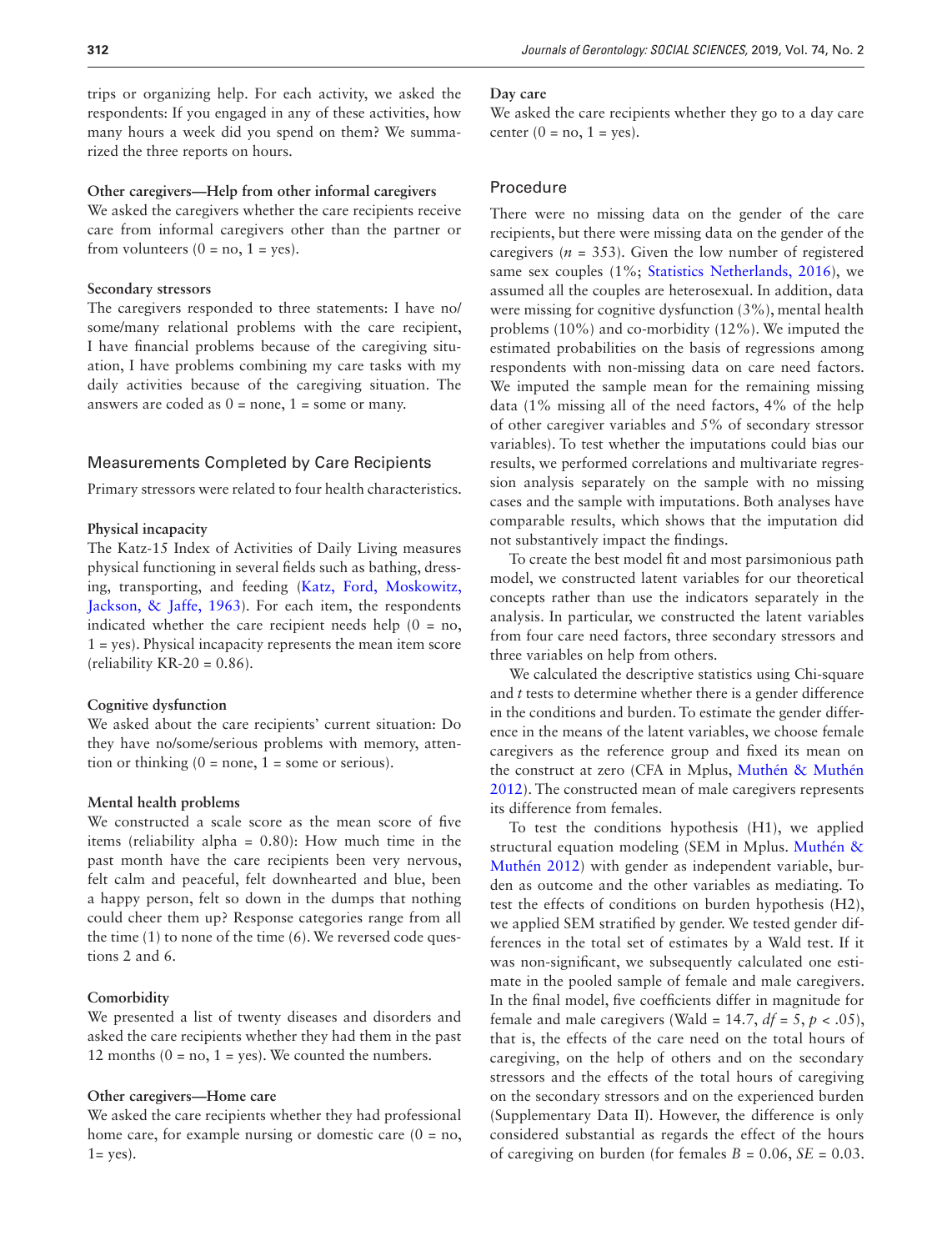for males  $B = 0.24$ ,  $SE = 0.05$ ). To check whether the models fit the data, we computed the root mean square error of approximation (RMSEA), the standardized root mean square residual (SRMR) and the comparative fit index (CFI), as they can deal with complex models. The RMSEA and SRMR are absolute fit indices; they do not rely on comparison with a reference model but depend only on how well the hypothesized model fits the sample. SRMR is a standardized summary of the average covariance residuals ([Kline, 1998](#page-7-10)). These covariance residuals are the differences between the observed and the hypothesized covariances. A value of less than 0.05 indicates a good fit for RMSEA and SRMR ([Byrne, 2013\)](#page-7-11). The CFI measures the proportionate improvement in model fit by comparing the hypothesized model, imposing structure with the less restricted nested baseline model. Good fit is indicated by CFI > 0.90 ([Byrne, 2013](#page-7-11)).

#### **Results**

In 57% of the couples, the wife was the caregiver, in the other 43% the husband was. The average age of the caregivers was 73, and of the care recipients 77. We reported the means and percentages of the study variables in [Table 1](#page-4-0). The female caregivers were disadvantaged on all the conditions. They reported a higher burden, had partners with a greater care need, provided more hours of care a week, reported

more secondary stressors and received less help from others than male caregivers. Husbands only used more day care than wives. There were no significant differences in the latent variables need factors or help from others.

[Figure 2](#page-5-0) shows the standardized estimates of the mediating model and makes it possible to test Hypothesis 1. The model fitted the data well and explained 44% of the variance in the experienced burden. We present the loadings of the indicators for the latent variables in Supplementary Data III. The most important finding is that there was no significant direct effect of gender on burden. The lower burden of male than female caregivers (bivariate standardized  $B = -0.27$ ,  $p < .001$ ) was related to the weaker experienced secondary stressors among male caregivers. There was no evidence from this multivariate model that female caregivers bear a greater burden than male caregivers due to differences in care needs, hours of care, or help from others. The indirect path from gender to burden runs via secondary stressors (−0.25, *p* < .001) to burden (0.50, *p* < .001). We computed the strength of the indirect path as the product of the two direct effects (−0.25 × 0.50 = −0.13, *p* < .001).

#### Gender Differences in Magnitude of Effects

In Figure 3 we examine the results of the moderation effects of Hypothesis 2. The model fitted the data well and explained 42% and 44% of the variance in the experienced

<span id="page-4-0"></span>**Table 1.** Description of Study Variables (*N* = 1,611), Female Caregivers (*n* = 911), Male Caregivers (*n* = 700)

|                                              | All     |        | Female  | Male    |                       |
|----------------------------------------------|---------|--------|---------|---------|-----------------------|
|                                              | $\%$ /M | SD     | $\%$ /M | $\%$ /M |                       |
| Gender $(1 = male) (CG) (%)$                 | 43      |        |         |         |                       |
| Age $(CR)$                                   | 77.5    | (6.8)  | 77.8    | 77.1    |                       |
| Age $(CG)$                                   | 73.2    | (9.2)  | 71.5    | 75.5    | ***                   |
| Burden (standardized coefficient) (CR)       |         |        | 0.12    | $-0.15$ | ***                   |
| Burden (CG)                                  | 46.1    | (24.5) | 48.9    | 42.4    | ***                   |
| Need factors (latent variable) (CR)          |         |        | 0.0     | $-0.06$ |                       |
| Physical incapacity $(CR)$ $(0-1)$           | 0.39    | (0.25) | 0.40    | 0.39    |                       |
| Cognitive dysfunction $(CR)$ $(0-1)$ $(%)$   | 52      |        | 56      | 49      | ***                   |
| Mental health problems $(CR)$ $(1.0-5.8)$    | 2.5     | (0.89) | 2.6     | 2.5     |                       |
| Co-morbidity $(CR)$ $(0-11)$                 | 3.5     | (2.0)  | 3.6     | 3.4     |                       |
| Hours (standardized coefficient) (CG)        |         |        | 0.05    | $-0.06$ | ÷                     |
| Total hours of caregiving (week) (0.1-168)   | 29.2    | (32.5) | 30.8    | 27.2    | ÷                     |
| Help from others (latent variable)           |         |        | 0.0     | 0.05    |                       |
| Help from other informal caregivers (CG) (%) | 29      |        | 28      | 31      |                       |
| Home care $(CR)$ $(\% )$                     | 41      |        | 39      | 44      | $\frac{1}{2\sqrt{2}}$ |
| Day care $(CR)$ $(\%)$                       | 14      |        | 17      | 11      | ***                   |
| Secondary stressors (latent variable) (CG)   |         |        | 0.0     | $-0.29$ | ***                   |
| Relational problems (%)                      | 47      |        | 54      | 37      | ***                   |
| Financial problems (%)                       | 14      |        | 15      | 12      |                       |
| Problems combining tasks (%)                 | 0.50    |        | 59      | 40      | $* * *$               |

*Notes*: CG = caregiver; CR = care recipient. Chi-square tests and *t* tests. In bold standardized values of the variables used in the SEM model in Mplus. Latent variable gender difference from the model "grouped by gender" ([Figure 3\)](#page-5-1).

\**p* < .05; \*\**p* < .01; \*\*\**p* <.001.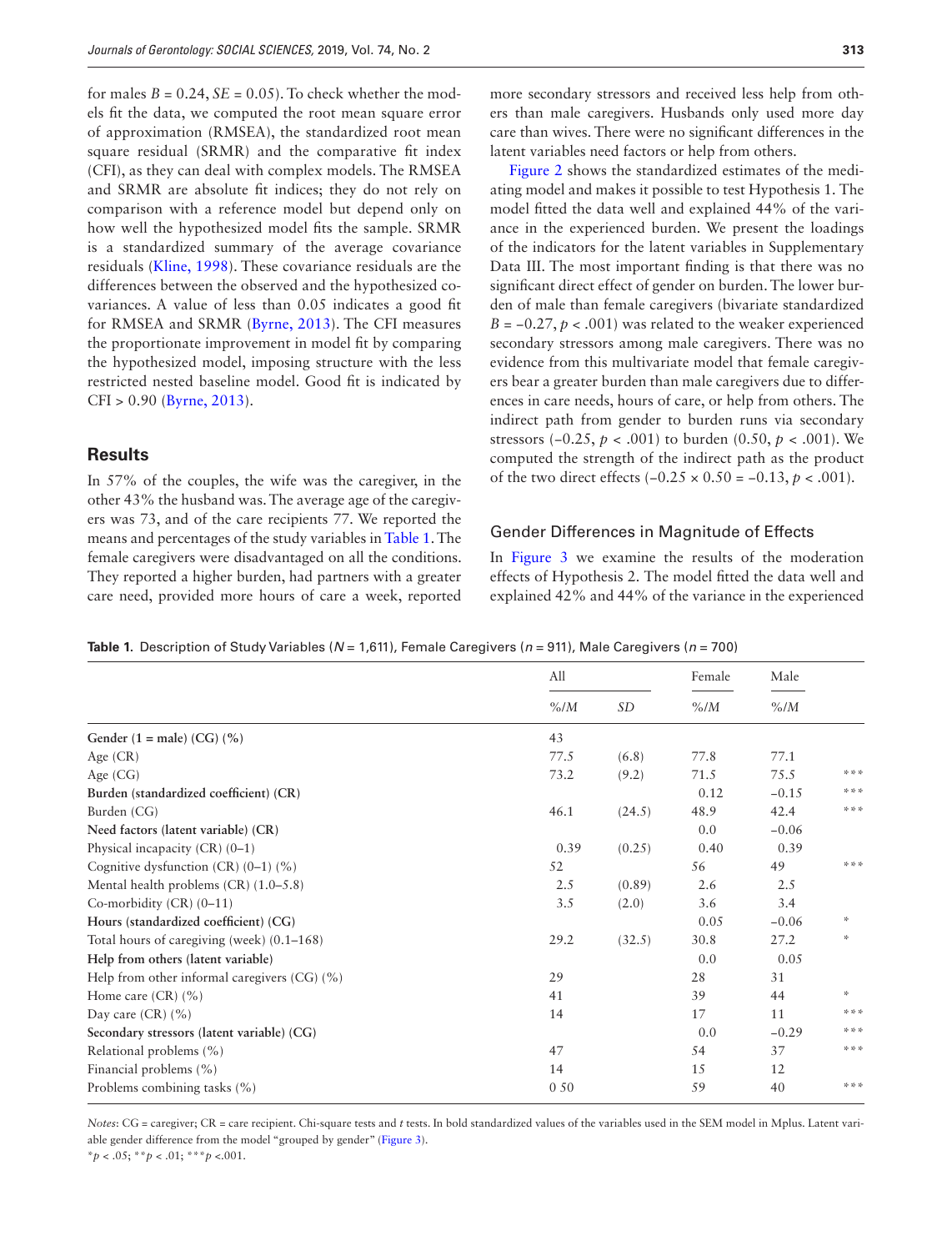

<span id="page-5-0"></span>**Figure 2.** Standardized path coefficients of the gender-mediation model. \**p* < .05; \*\**p* < .01; \*\*\**p* < .001. RMSEA = 0.049 (90% CI = 0.043–0.055); CFI = 0.91; SRMR = 0.034; R2 (burden) = 44%; *N* = 1,611.



<span id="page-5-1"></span>**Figure 3.** Standardized path coefficients for female caregivers (above) and male caregivers (below). \**p* < .05; \*\**p* < .01; \*\*\**p* < .001; RMSEA = 0.048 (90% CI: 0.041–0.054); CFI = 0.91; Wald(*df* = 5) = 14.7; *p* < .05; SRMR = 0.041; R2 (burden) female caregivers = 42%; male caregivers = 44%; *N* = 1,611.

burden of female and male partner caregivers. We considered one standardized coefficient as different in magnitude for female and male caregivers, that is, the effect of the total hours of caregiving on the experienced burden.

For female caregivers, there were two significant indirect paths from the care need to burden. A greater care need on the part of the recipient husband contributed to a higher level of secondary stressors (0.37, [Figure 3](#page-5-1)), increasing the female caregivers' burden (0.47) and resulting in an indirect path of 0.17 [\(Table 2\)](#page-5-2). A greater care need increased the hours of caregiving (0.60) but for women this condition was not directly associated with the caregiver burden. A greater care need on the part of the recipient contributed to more help from other caregivers (0.80) and (contrary to our hypothesized model) increased burden (0.24), resulting in an indirect path of 0.20. So for female caregivers, burden was directly and positively associated with the secondary stressors, negatively with help from other caregivers, and indirectly (via secondary stressors or help from other caregivers) with the husband's need for care.

For male caregivers, one path was similar to that of female caregivers, that is, a greater care need of the recipient wife contributed to a higher level of secondary stressors (0.39), increasing the male caregivers' burden (0.49) and

<span id="page-5-2"></span>**Table 2.** Structural Equation Model Estimates of Indirect and Total Effects of Care Need on Burden

| Female caregivers          |           | Male caregivers |  |
|----------------------------|-----------|-----------------|--|
| Indirect via               |           |                 |  |
| Secondary stressors        | $0.17***$ | $0.19***$       |  |
| Hours of caregiving        | 0.04      | $0.11*$         |  |
| Help from other caregivers | $0.20*$   | 0.17            |  |
| Total                      | $0.43***$ | $0.42***$       |  |

*Notes*. The path is only shown if significant for female or male caregivers. Estimates are from [Figure 3](#page-5-1).

\**p* < .05, \*\**p* < .01, \*\*\**p* < .001.

resulting in an indirect path of 0.19. A greater care need on the part of the recipient wife contributed to more hours of caregiving (0.47) and increased burden (0.24), resulting in an indirect path of 0.11; we did not find this path among female caregivers. The greater the care need of the recipient wife, the more help the male caregiver received from others (0.73), but this was not significantly associated with a greater experienced burden (the indirect effect is 0.17,  $p = .06$ ). So for male caregivers the experienced burden was directly and positively associated with the secondary stressors and hours of caregiving and only indirectly (via secondary stressors and hours of caregiving) with his wife's need for care.

#### **Discussion**

This study assessed the explanations of the gender gap in burden experienced by partner caregivers. Guided by the stress-appraisal model ([Yates et al. 1999\)](#page-8-8), we argue that a gender gap in this burden can be explained by gender differences in the conditions of burden (H1), and in the magnitude of the effects of these conditions on burden (H2). There are four major findings. First, female caregivers reported a greater experienced burden than male caregivers and our mediation model showed that secondary stressors—relational and financial problems and problems combining different tasks—are the major explanations for this gender gap. So it were not the objective factors but the subjective factors, the secondary stressors that explained the gender gap, partly supporting Hypothesis 1. Second, the moderation model showed that only one pathway to burden differs. More hours of care given by female caregivers did not increase their burden, though it did so for male caregivers. This refutes Hypothesis 2, that is, that the effects of the care need on secondary stressors are stronger for male than female caregivers and the effects of secondary stressors on burden are similar. In line with [Lin, Fee, and](#page-8-21)  [Wu \(2012\)](#page-8-21) and [Penning and Wu \( 2016](#page-8-5)), we observe that the act of caregiving differs for females and males.

The finding that providing more hours of care means a greater burden for men but not for women seems to contradict the general finding (also in our study) that women report a greater caregiver burden than men. Perhaps women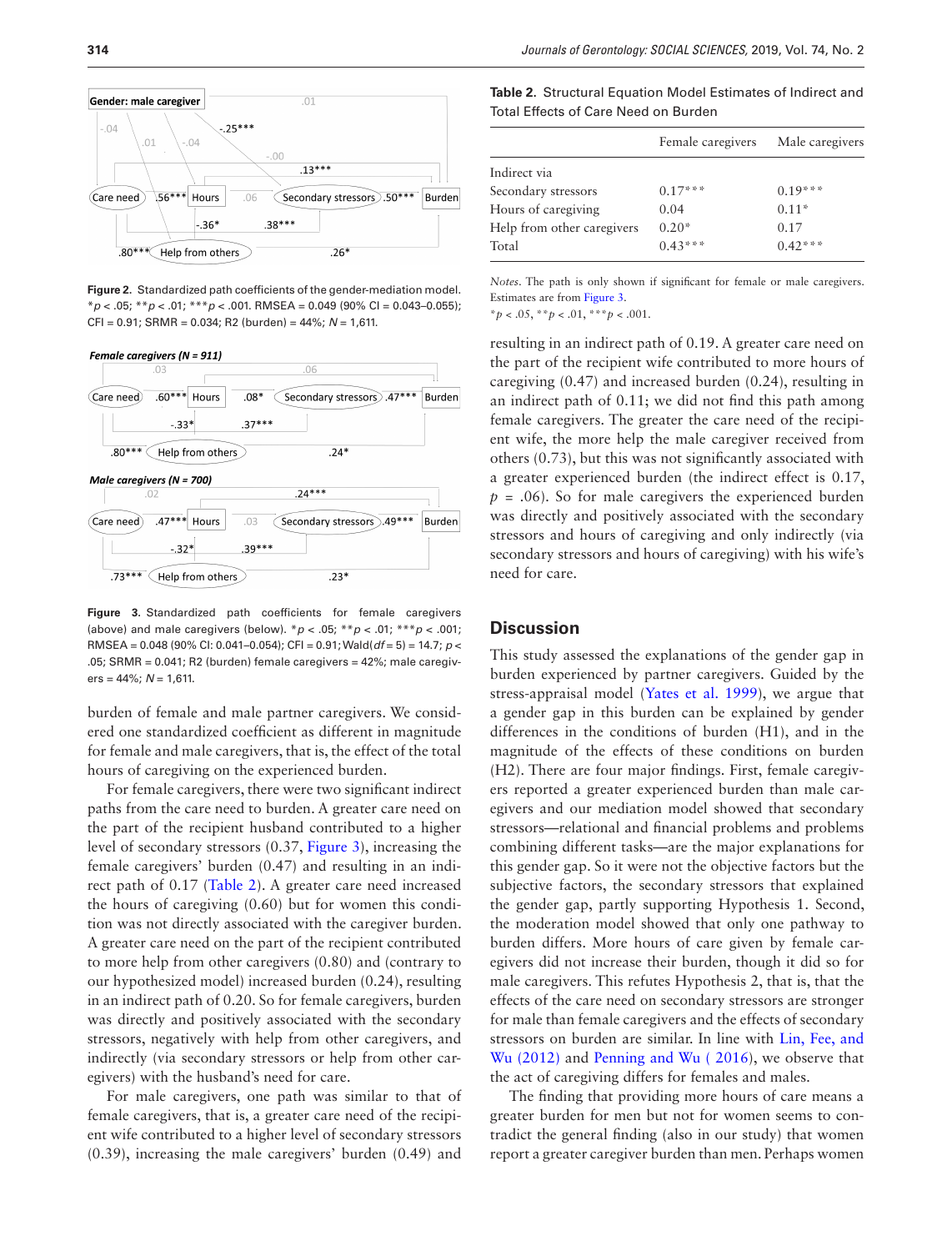experience a greater burden regardless of the hours of care provided. It is possible that gender differences in the experienced burden change over the course of the care process. If the care need is limited and care provision is not intense, women may experience more of a care burden than men because of their emotional and nurturing approach. Men's problem-focused strategy may make it easier for them to handle the caregiving situation ([Calasanti, 2010](#page-7-1); [Hong](#page-7-2)  [& Coogle, 2016](#page-7-2); [Kramer, 1997](#page-7-3)). However, if the care is more intense and requires more problem-solving skills, this may increase the experienced burden more for men than for women, who might have experienced a greater burden from the start. The findings imply that male caregivers need help to change the subjective perception of care; they may be less used to providing care and therefore may experience the time they spend on caregiving as more burdensome than women. For women it is mainly the consequences of care in other areas that require additional attention. Yet, for men and women alike, it is useful to recognize the stress of the caregiving situation.

Third, the role of help from others is not what we expected. It impacts the caregiving intensity but not the secondary stressors, and it increases rather than reduces burden for caregivers. If the help of others increases burden, this might mean partner caregivers only request or accept help if burden is extremely or excessively high (Verbakel, [Metzelthin, & Kempen, 2016\)](#page-8-22). This is supported by the strong positive association between the care need and help from other caregivers for women and men alike. Another interpretation is that some partners may perceive accepting help from others as a failure, that is, they were unable to fulfill their duty as a partner [\(Stoller, 1992\)](#page-8-11). Research supports the idea that a partner is more committed than other caregivers to providing all the forms of care themselves ([Marks et al., 2002\)](#page-8-3). Earlier research reveals that interventions focused on increasing the caregiver's satisfaction with the network support can alleviate a caregiver's emotional distress ([Roth, Mittelman, Clay, Madan, & Haley, 2005](#page-8-23)). Other studies corroborate that the quality of support is important for reducing the strain of a partner caregiver ([Savundranayagam, 2014](#page-8-24)). So partner interventions should include apprehending skills that enable them to mobilize help from others, as well as a cognitive reframing of accepting help as a positive act and not as a personal shortcoming.

Fourth, many pathways in the stress-appraisal model proved to be similar for female and male partner caregivers. This may not be the case with gender differences in other types of care relationships, for example, between parents and children. The partner relationship is a caregiving situation and especially sensitive to an imbalance if one partner becomes a dependent care recipient and the other a caregiver. The role change may be less detrimental in other types of relationships, for example, a child caregiver is more likely to have alternative roles and social activities outside the home that serve as a buffer against severe and long-lasting caregiving stress [\(Pinquart & Sörensen, 2003](#page-8-1)). So secondary stressors may play out differently in the stress-appraisal model for adult child caregivers. Recent research suggests that the needs of a partner caregiver differ from those of an adult child caregiver ([Savundranayagam,](#page-8-24)  [2014](#page-8-24)). We cannot generalize our findings on gender-related burden differences to other caregiver types. Future research should be conducted on the differences in the stressappraisal model between partner caregivers and other types of caregivers.

This study has several strengths, particularly the large sample with dyadic information on the caregivers and care recipients and the models used. However, data limitations should be acknowledged as well. The findings show a strong association between secondary stressors and the caregiver burden. In part, this may be due to the measurements, since they both concern evaluations of the caregiving situation. Our outcome measurement is a one-item measurement of experienced burden, which requires an emotional evaluation of the caregiving situation. The three aspects of secondary stressors require an evaluation of the effects of the caregiving situation in other fields of functioning. The subjective and evaluative nature of these measurements may contribute to the strong correlation. [Zarit, Reever,](#page-8-25)  [and Bach-Peterson \(1980\)](#page-8-25) included these aspects in a multidimensional burden scale, and [Savundranayagam and](#page-8-14)  [Montgomery \(2010a\)](#page-8-14) composed a scale involving stress, relationship, and objective burden. Our study shows the merits of separating the evaluation of the caregiving itself from evaluations in other fields. Our results suggest that understanding gender differences in the partner caregiving burden requires separate research on the various fields of the Zarit burden scale for female and male partner caregivers. [Savundranayagam and Colleagues \(2010b\)](#page-8-10) arrived at the same conclusion and discussed the importance of measuring specific burden dimensions. A second data limitation is perhaps that the thirty projects vary in their sampling frame and mode of data collection. Although all the samples report a greater female than male caregiving burden, the extent differs across the sampling frame and mode of data collection so we should be cautious about generalizing the results. We also checked whether the exclusion of cases with zero hours of caregiving was gender specific and may have impacted our results. Additional analyses showed that excluded caregivers were somewhat more often female, reported low care burden and concerned cases with low care need. Multivariate analyses conducted with a sample including those with zero hours of caregiving showed the comparable gender-specific effect of hours of caregiving on burden. This corroborates our conclusion that for male caregivers only, hours of caregiving increase burden.

Despite the theoretical model depicting a dynamic process, we did not implement a longitudinal design. Future studies need to examine whether gender differences in burden do indeed vary over time or care intensity. In addition, running structural equating modeling required the use of latent variables to test our models. This means we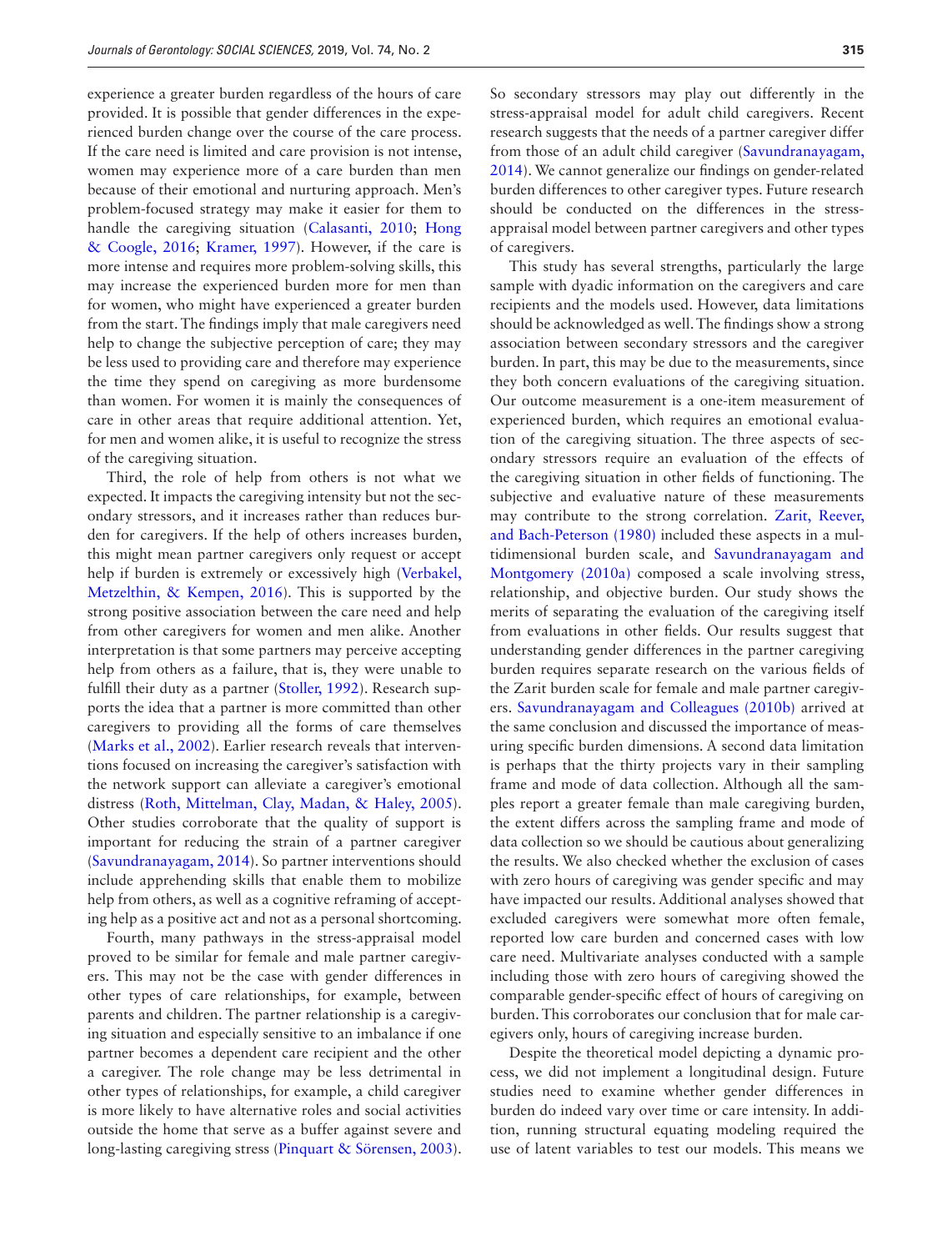lost the nuances of, for example, a more detailed description of help from others as is presented by [Verbakel and](#page-8-22)  [Colleagues \(2016\)](#page-8-22), who analyzed data from the same projects and studied a sample of various caregiver types. Lastly, the utilization of help from others depends in part on the allocation of professional home care and community services like day care, which varies across countries ([Suanet,](#page-8-26)  [Broese van Groenou, & Van Tilburg, 2012](#page-8-26)). This means the positive association between help from others, care need, care intensity and burden is different in other societies. It would be useful to conduct further research on gender differences in burden in a cross-national perspective.

Despite these limitations, the strength of our contribution to the field is that our study shows that gender is a structurally varying element for outcomes of caregiving. As we can see in the mediation model [\(Figure 2\)](#page-5-0), just adding gender as an extra variable does not shed light on the different underlying processes, which only emerge in the moderation model ([Figure 3\)](#page-5-1). To a certain degree, female and male caregivers deal differently with caregiving. Men seem to respond more strongly to the severity of the caregiving situation and for women the caregiving situation itself seems to be what causes the strain (burden as well as secondary stressors). This study supports the work of [Savundranayagam and Montgomery \(2010a\),](#page-8-14) who conclude that it is the subjective evaluation of the workload as well as the subjective evaluation of its effects that cause caregiver burden. In view of the explanations in this study for gender differences in partner caregivers, it is not the objective conditions (need factors, hours of caregiving) that explain the gender difference, it is the subjective evaluation of the caregiving situation. This can be structural and thus not easy to resolve. However, recognizing the difficult situation partner caregivers are in and devoting more effort to emotional support may well relieve burden experienced for both males and females.

## **Supplementary Material**

Supplementary data is available at *The Journals of Gerontology, Series B: Psychological Sciences and Social Sciences* online.

#### **Funding**

The work was supported by the National Care for the Elderly Program on behalf of the Netherlands Organisation for Health Research and Development (ZonMw, Grant reference 310300002). This study makes use of data generated by the Older Persons and Caregivers Survey Minimum Dataset (TOPICS-MDS). A list of the investigators is available at [www.topics-mds.eu](http://www.topics-mds.eu).

#### **Acknowledgment**

Author Contributions: Joukje Swinkels planned the study, performed all statistical analyses, wrote and revised the paper. Theo van

Tilburg helped to plan the study, supervised the data analysis, and contributed to writing and revising the paper. Ellen Verbakel helped to plan the study and contributed to writing and revising the paper. Marjolein Broese van Groenou, helped to plan the study, supervised the data analysis, and contributed to writing and revising the paper.

# **Conflict of Interest**

The authors certify that they have NO affiliations with or involvement in any organization or entity with any financial interest (such as honoraria; educational grants; participation in speakers' bureaus; membership, employment, consultancies, stock ownership, or other equity interest; and expert testimony or patent-licensing arrangements), or non-financial interest (such as personal or professional relationships, affiliations, knowledge or beliefs) in the subject matter or materials discussed in this manuscript.

#### **References**

- <span id="page-7-6"></span>Allen, S. M., Goldscheider, F., & Ciambrone, D. A. (1999). Gender roles, marital intimacy, and nomination of spouse as primary caregiver. *The Gerontologist*, **39**, 150–158. doi:10.1093/ geront/39.2.150
- <span id="page-7-11"></span>Byrne, B. M. (2013). *Structural equation modeling with Mplus: Basic concepts, applications, and programming*. New York: Routledge
- <span id="page-7-1"></span>Calasanti, T. (2010). Gender relations and applied research on aging. *The Gerontologist*, **50**, 720–734. doi:10.1093/geront/ gnq085
- <span id="page-7-7"></span>Calasanti, T., & King, N. (2007). Taking 'women's work' 'like a man': Husbands' experiences of care work. *The Gerontologist*, **47**, 516–527. doi:10.1093/geront/47.4.516
- <span id="page-7-4"></span>Chappell, N. L., & Reid, R. C. (2002). Burden and well-being among caregivers: Examining the distinction. *The Gerontologist*, **42**, 772–780. doi:10.1093/geront/42.6.772
- <span id="page-7-5"></span>Glauber, R. (2016). Gender differences in spousal care across the later life course. *Research on Aging*. doi:10.1177/0164027516644503
- <span id="page-7-2"></span>Hong, S. C., & Coogle, C. L. (2016). Spousal caregiving for partners with dementia: A deductive literature review testing calasanti's gendered view of care work. *Journal of Applied Gerontology: The Official Journal of the Southern Gerontological Society*, **35**, 759–787. doi:10.1177/0733464814542246
- <span id="page-7-8"></span>Impett, E. A., & Peplau, L. A. (2006). "His" and "her" relationships? A review of the empirical evidence. In A. L. Vangelisti & D. Perlman (Eds.), *The Cambridge handbook of personal relationships* (pp. 273–292). Cambridge, UK: Cambridge University.
- <span id="page-7-0"></span>Jacobs, M. T., Broese van Groenou, M. I., Aartsen, M. J., & Deeg, D. J. H. (2016). Diversity in older adults' care networks: The added value of individual beliefs and social network proximity. *The Journals of Gerontology, Series B: Psychological Sciences and Social Sciences*. doi:10.1093/geronb/gbw012
- <span id="page-7-9"></span>Katz, S., Ford, A. B., Moskowitz, R. W., Jackson, B. A., & Jaffe, M. W. (1963). Studies of illness in the aged. The index of ADL: A standardized measure of biological and psychosocial function. *JAMA*, **185**, 914–919. doi:10.1001/jama.1963.03060120024016
- <span id="page-7-10"></span>Kline, R. B. (1998). *Principles and practice of structural equation modeling*. New York: The Guilford Press.
- <span id="page-7-3"></span>Kramer, B. J. (1997). Differential predictors of strain and gain among husbands caring for wives with dementia. *The Gerontologist*, **37**, 239–249. doi:10.1093/geront/37.2.239